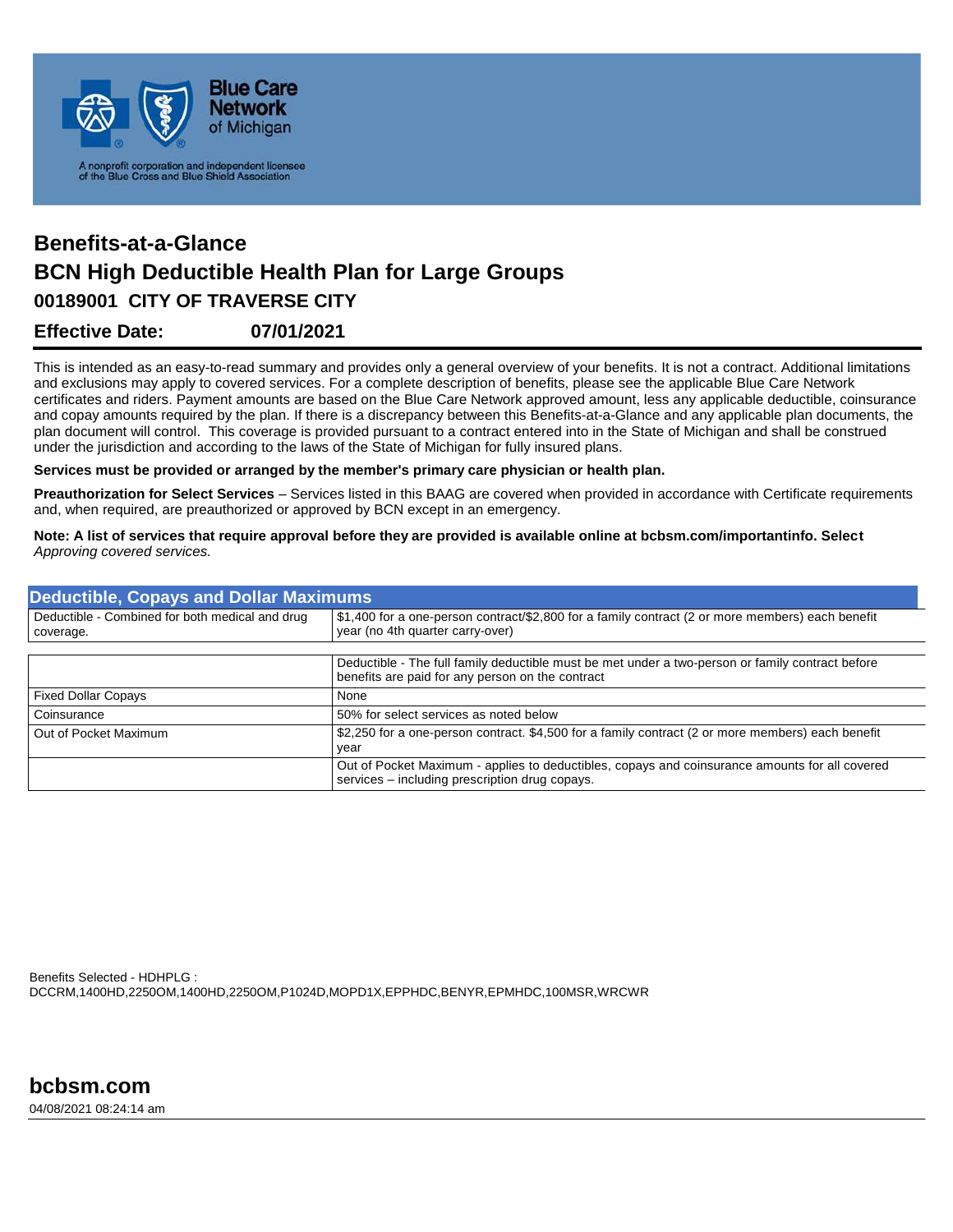| <b>Preventive Services</b>                |      |
|-------------------------------------------|------|
| Health Maintenance Exam                   | 100% |
| Annual Gynecological Exam                 | 100% |
| Pap Smear Screening                       | 100% |
| Well-Baby and Child Care                  | 100% |
| Immunizations                             | 100% |
| Prostate Specific Antigen (PSA) Screening | 100% |
| Routine Colonoscopy                       | 100% |
| Mammography Screening                     | 100% |
| <b>Voluntary Female Sterilization</b>     | 100% |
| Breast Pumps (DME guidelines apply.)      | 100% |
| Maternity Pre-Natal care                  | 100% |

| <b>Physician Office Services</b>  |                                                                                                       |
|-----------------------------------|-------------------------------------------------------------------------------------------------------|
| <b>PCP Office Visits</b>          | 100% after deductible. Deductible does not apply to preventive services and routine maternity<br>care |
| Medical Online Visits             | 100% after deductible. Deductible does not apply to preventive services and routine maternity<br>care |
| <b>Consulting Specialist Care</b> | 100% after deductible. Deductible does not apply to preventive services and routine maternity<br>care |

| <b>Emergency Medical Care</b> |                       |
|-------------------------------|-----------------------|
| Hospital Emergency Room       | 100% after deductible |
| <b>Urgent Care Center</b>     | 100% after deductible |
| Retail Health Clinic          | 100% after deductible |
| Ambulance Services            | 100% after deductible |

| <b>Diagnostic Services</b>                                |                         |
|-----------------------------------------------------------|-------------------------|
| Laboratory and Pathology Services                         | 100% after deductible   |
| Diagnostic Tests and X-rays                               | 100% after deductible   |
| High Technology Radiology Imaging (MRI, MRA,<br>CAT, PET) | l 100% after deductible |
| <b>Radiation Therapy</b>                                  | 100% after deductible   |

| <b>Maternity Services Provided by a Physician</b>                                                            |                                                          |
|--------------------------------------------------------------------------------------------------------------|----------------------------------------------------------|
| Post-Natal and Non-routine Pre-Natal Care (See<br>Preventive Services section for routine Pre-Natal<br>Care) | 100% (Deductible applies for non-routine maternity care) |
| Delivery and Nursery Care                                                                                    | 100% after deductible                                    |

| <b>Hospital Care</b>                                    |                                |
|---------------------------------------------------------|--------------------------------|
| General Nursing Care, Hospital Services and<br>Supplies | 100% after deductible          |
| <b>Outpatient Surgery</b>                               | 100% after deductible          |
| <b>Alternatives to Hospital Care</b>                    |                                |
| <b>Skilled Nursing Care</b>                             | 100% after deductible          |
|                                                         | Up to 45 days per benefit year |
| <b>Hospice Care</b>                                     | 100% after deductible          |

Benefits Selected - HDHPLG : DCCRM,1400HD,2250OM,1400HD,2250OM,P1024D,MOPD1X,EPPHDC,BENYR,EPMHDC,100MSR,WRCWR

Home Health Care 100% after deductible

**bcbsm.com**

04/08/2021 08:24:15 am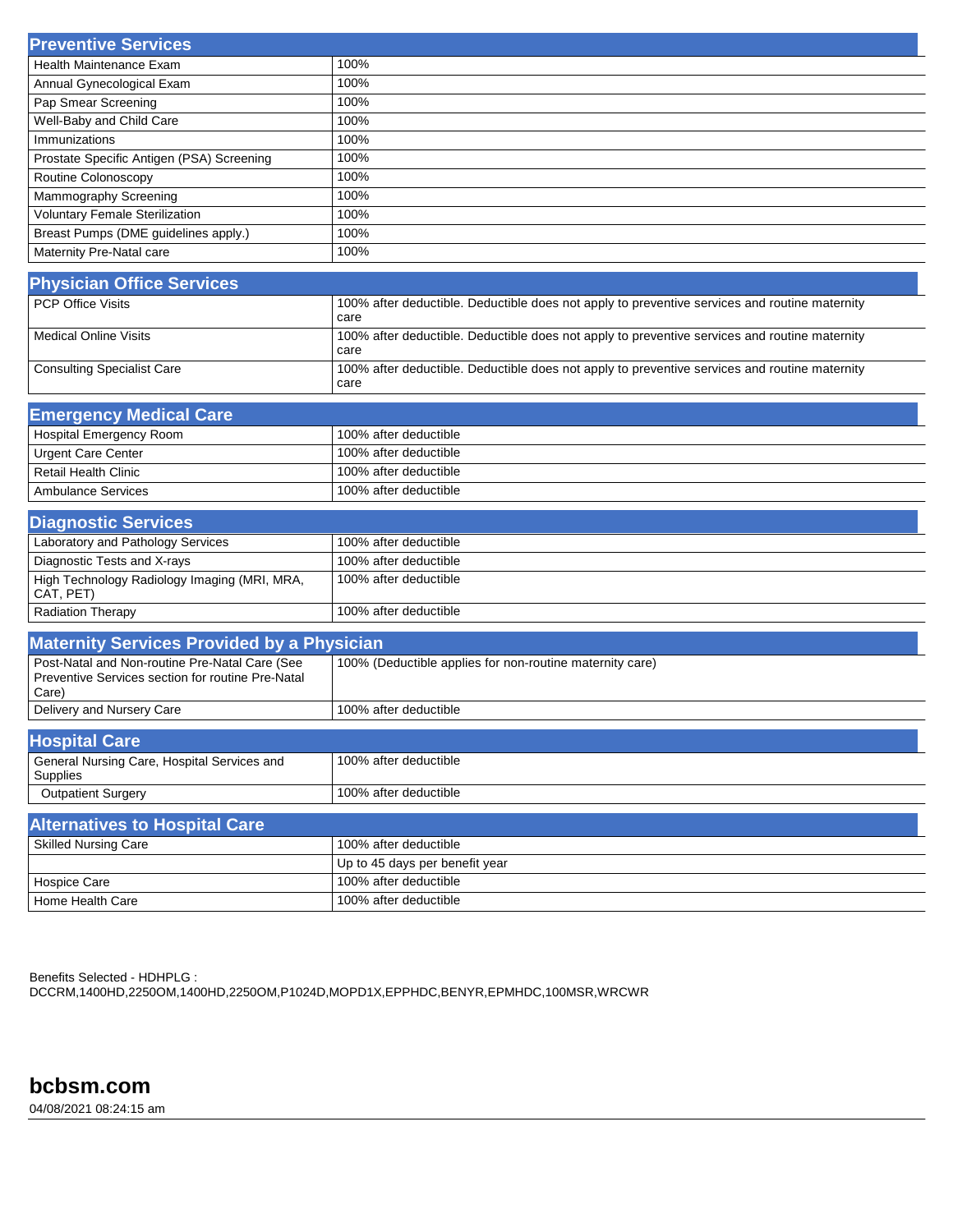| <b>Surgical Services</b>                                                                                                     |                       |
|------------------------------------------------------------------------------------------------------------------------------|-----------------------|
| Surgery - includes all related surgical services and<br>anesthesia - see member certificate for specific<br>surgical copays. | 100% after deductible |
| Voluntary Male Sterilization - See Preventive<br>Services section for voluntary female sterilization                         | 100%                  |
| Elective Abortion (One procedure per two year<br>period of membership)                                                       | Not Covered           |
| Human Organ Transplants                                                                                                      | 100% after deductible |
| <b>Reduction Mammoplasty</b>                                                                                                 | 50% after deductible  |
| Male Mastectomy                                                                                                              | 50% after deductible  |
| Temporomandibular Joint Syndrome                                                                                             | 50% after deductible  |
| <b>Orthognathic Surgery</b>                                                                                                  | 50% after deductible  |
| <b>Weight Reduction Procedures</b>                                                                                           | 100%                  |

| Behavioral Health Services (Mental Health and Substance Use Disorder Treatment)                                                                                                     |                       |
|-------------------------------------------------------------------------------------------------------------------------------------------------------------------------------------|-----------------------|
| Inpatient Mental Health Care                                                                                                                                                        | 100% after deductible |
| <b>Residential Substance Use Disorder</b>                                                                                                                                           | 100% after deductible |
| Outpatient Mental Health Care includes online visits<br>Note: For diagnostic and therapeutic services, see<br>the Diagnostic Services section above for applicable<br>cost sharing. | 100% after deductible |
| Outpatient Substance Use Disorder                                                                                                                                                   | 100% after deductible |
| <b>Contract Contract Contract Contract</b><br>the company's company's company's company's company's<br>______                                                                       |                       |

| <b>Autism Spectrum Disorders, Diagnoses and Treatment</b>                                                                                                                                         |                                                                                 |  |
|---------------------------------------------------------------------------------------------------------------------------------------------------------------------------------------------------|---------------------------------------------------------------------------------|--|
| Applied Behavioral analysys (ABA) treatment                                                                                                                                                       | 100% after deductible                                                           |  |
| Outpatient physical therapy, speech therapy and<br>occupational therapy for autism spectrum disorder<br>through age 18. Unlimited visits for PT/OT/ST with<br>autism spectrum disorder diagnosis. | 100% after deductible                                                           |  |
| Other covered services, including mental health<br>services, for Autism Spectrum Disorder                                                                                                         | See your outpatient mental health, medical office visit and preventive benefit. |  |

| <b>Other Services</b>                                   |                                                                                        |
|---------------------------------------------------------|----------------------------------------------------------------------------------------|
| Allergy Testing and Therapy                             | 100% after deductible                                                                  |
| Allergy Injections                                      | 100% after deductible                                                                  |
| Chiropractic Spinal Manipulation - when referred        | 100% after deductible                                                                  |
|                                                         | (up to 30 visits per benefit year)                                                     |
| Outpatient Physical, Speech and Occupational<br>Therapy | 100% after deductible                                                                  |
|                                                         | 60 visits per benefit year for any combination of outpatient rehabilitation therapies. |
| Infertility Counseling and Treatment                    | 50% after deductible (Excludes In-vitro fertilization)                                 |
| Durable Medical Equipment                               | 50% after deductible                                                                   |
| Prosthetic and Orthotic Appliances                      | 50% after deductible                                                                   |
| <b>Diabetic Supplies</b>                                | 100% after deductible                                                                  |
| <b>Hearing Aid</b>                                      | Not covered                                                                            |

Benefits Selected - HDHPLG : DCCRM,1400HD,2250OM,1400HD,2250OM,P1024D,MOPD1X,EPPHDC,BENYR,EPMHDC,100MSR,WRCWR

**bcbsm.com**

04/08/2021 08:24:15 am